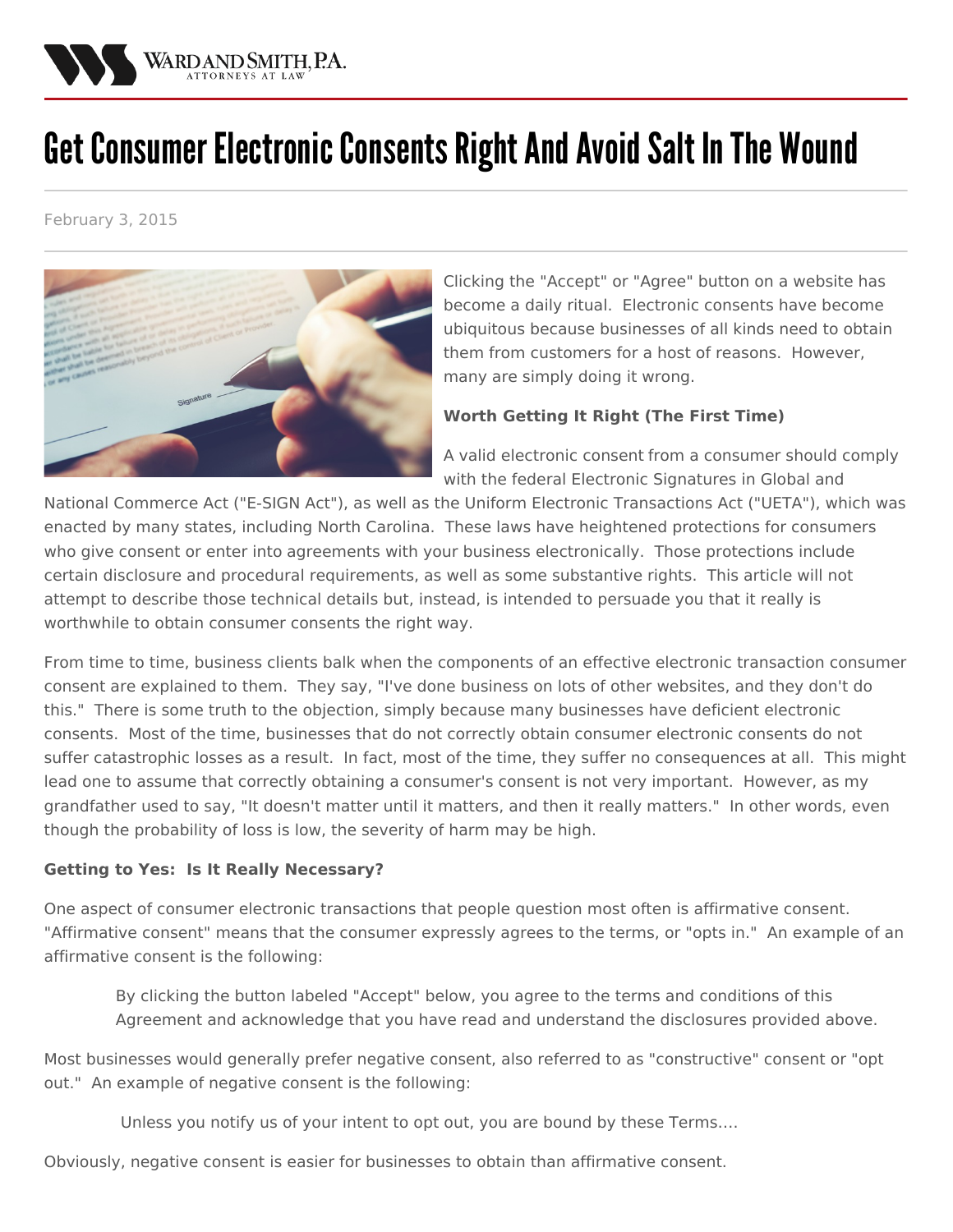However, the fact is that the UETA and the federal E-SIGN Act require businesses to give very detailed disclosures and to obtain the affirmative consent of consumers if a written disclosure or communication required by any law, regulation, or rule will be given electronically. The number of laws, rules, and regulations requiring disclosures to consumers in connection with everyday interactions is voluminous, resulting in the fact that most agreements or transactions conducted with consumers over the Internet are covered by one or more of them. (Even if you cannot think of one off the top of your head, there likely are some.) For this reason, your business should obtain affirmative consents from consumers in accordance with the law for all online agreements or transactions.

When obtaining a consumer's consent to receive subsequent communications required by law, a business is obligated to show that a consumer has "reasonably demonstrated" that he or she can access the covered information in the relevant electronic format. Merely relying upon the consumer's assertion that he or she can receive subsequent consents electronically is insufficient. Careful businesses require evidence of the consumer's ability to receive communications in the format in which they will be delivered.

### **What's The Harm?**

There are any number of ways in which failing to properly obtain consumer consent can have negative results for a business. The most obvious risk is that it is possible (though not certain) that a consumer consent obtained in a way that does not conform to the UETA and E-SIGN Act simply will not be effective—the consumer may be able to renege on any obligations, waivers, or the like contained in the agreement or policy. There are, however, less obvious consequences. For example, another risk that has received very little attention until now can best be explained through a hypothetical scenario: ABC Corp. sells products and services to consumers in North Carolina through its website. It has collected information from tens of thousands of consumers over the past few years, and stores that information in a database on its own server. Included in the information are the consumers' credit card numbers (so that regular customers will not have to provide all of their information every time they order) and addresses (for deliveries), among other information. The credit card numbers are not encrypted on the database. ABC Corp. becomes aware of an incident of unauthorized access to its database. Customer information likely has been accessed, and the available information indicates that the person who accessed the information has nefarious intent.

Under North Carolina law, ABC Corp. is obligated to give each consumer who is or might be affected a notice of the data security breach containing specific information. However, the North Carolina Identity Theft Protection Act provides that ABC Corp. can notify the consumers via email *only if* the consumers' consents have been properly obtained in accordance with the E-SIGN Act. While ABC Corp. has the consumers' email addresses on file, it has not properly obtained their consents to provide subsequent legally-mandated notices by email. Therefore, ABC Corp. cannot satisfy its obligations by providing the required notices by email. Instead, the Identity Theft Protection Act requires that the notice be provided in hard copy. (ABC Corp. will be required to report to federal and state agencies regarding the breach and its response, including the use of email for delivery of the required notices.) Therefore, because ABC Corp. has failed to obtain consumer consent in the proper way at the outset, the cost of responding to a subsequent data security breach, which is already likely to be tremendous, will be tens of thousands of dollars more as a result of printing and postage costs alone. At a time when ABC Corp. is deeply wounded, the additional cost is like "salt in the wound."

#### **Better Safe Than Sorry**

There are many more examples of ways in which handling a consent correctly at the start of an electronic relationship with a consumer can pay dividends later for a business. Although the benefit is not always immediately obvious, it will be prudent to consult with an expert to ensure that your business's consumer electronic consents comply with the state and federal laws and protect it from unexpected problems in the